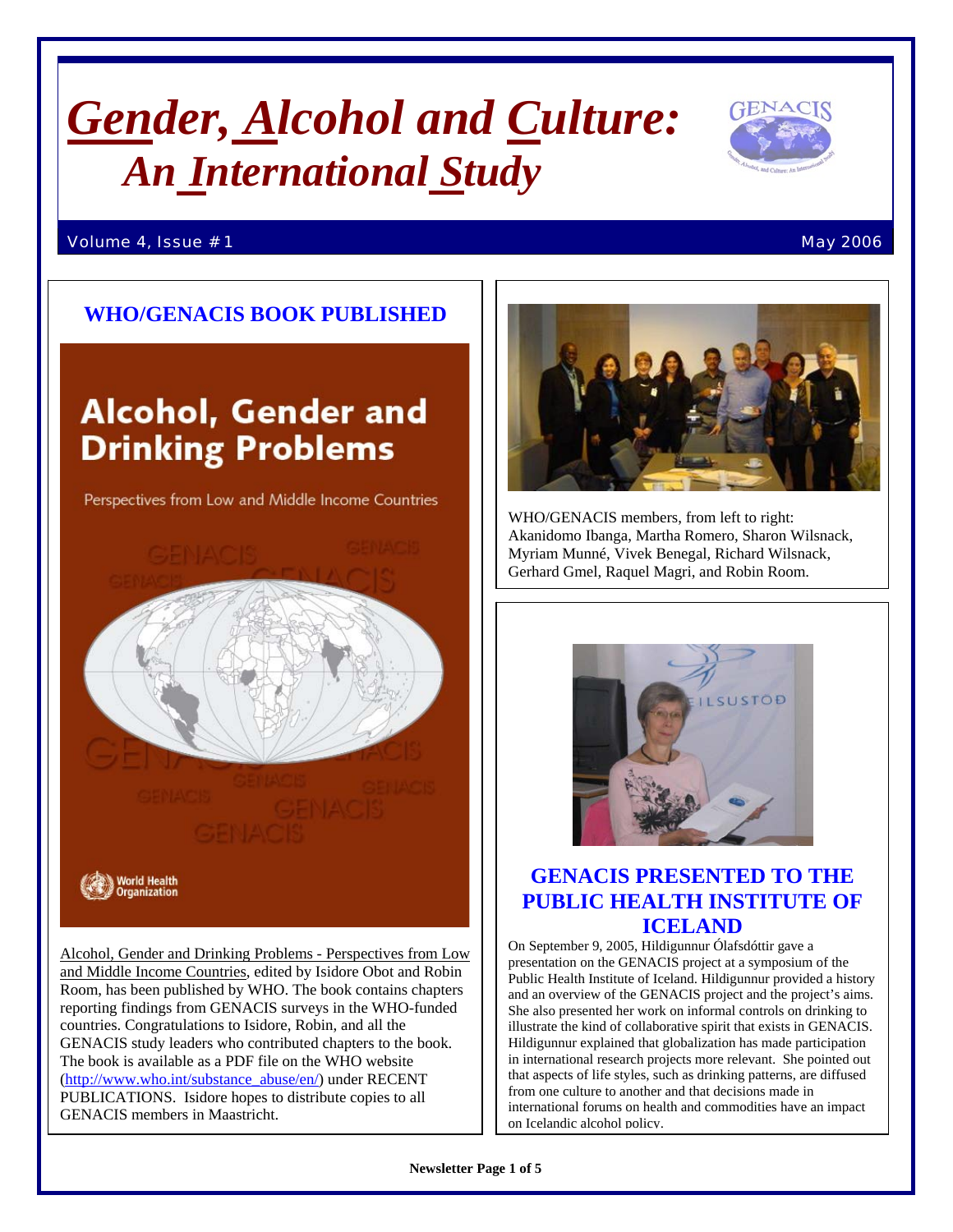

## **IRGGA/GENACIS Meetings Maastricht, Netherlands Preliminary Agenda**

## **Friday, May 26, 2006 Meeting location: Perroen-Pallieter Café-Restaurant Vrijthof 34-35 (in the centre of Maastricht)**

| $9:00 - 09:45$                | <b>Steering Committee Meeting</b>                         |                              |                     |                    |
|-------------------------------|-----------------------------------------------------------|------------------------------|---------------------|--------------------|
|                               | <b>GENACIS Plenary</b>                                    |                              |                     |                    |
| $9:45 - 10:00$                | Welcome and introductions                                 |                              |                     |                    |
|                               | Discussion of agenda                                      |                              |                     |                    |
| $10:00 - 10:45$               | Updates: EU, WHO, PAHO, UND                               |                              |                     |                    |
| $10:45 - 11:00$               | Format of future GENACIS workshops<br><b>Coffee break</b> |                              |                     |                    |
|                               |                                                           |                              |                     |                    |
| $11:00 - 11:45$               | Plenary discussion: GENACIS Participation Guidelines      |                              |                     |                    |
| $11:45 - 12:30$               | Knowledge Transfer/<br>Capacity Building                  |                              | Social Inequalities |                    |
| $12:30 - 14:00$               | <b>Lunch break</b>                                        |                              |                     |                    |
|                               |                                                           |                              |                     |                    |
| $14:00 - 15:30$               | <b>Drinking Patterns</b>                                  |                              |                     |                    |
| $15:30 - 16:00$               | <b>Coffee break</b>                                       |                              |                     |                    |
| $16:00 - 17:30$               | Drinking Problems                                         |                              |                     |                    |
| $17:30 - 19:30$               | <b>Steering Committee Meeting</b>                         |                              |                     |                    |
| <b>Saturday, May 27, 2006</b> |                                                           |                              |                     |                    |
| $09:00 - 10:30$               | <b>Drinking Patterns</b>                                  |                              | Violence            |                    |
| $10:30 - 11:00$               | <b>Coffee break</b>                                       |                              |                     |                    |
| $11:00 - 12:30$               | Partner Aggression<br>(PAHO Book)                         | Societal-level<br>Predictors |                     | Intimacy/Sexuality |
| $12:30 - 14:00$               | <b>Lunch break</b>                                        |                              |                     |                    |
| $14:00 - 15:30$               | <b>Drinking Problems</b><br>Health & Lifestyle            |                              |                     |                    |
| $15:30 - 16:00$               | <b>Coffee break</b>                                       |                              |                     |                    |
| $16:00 - 17:30$               | <b>GENACIS Plenary (wrap-up)</b>                          |                              |                     |                    |
| 18:30                         | Unofficial GENACIS group dinner ("on your own")           |                              |                     |                    |
| <b>Sunday, May 28, 2006</b>   |                                                           |                              |                     |                    |
| No GENACIS sessions           |                                                           |                              |                     |                    |
| <b>Tuesday, May 30, 2006</b>  |                                                           |                              |                     |                    |
|                               | <b>IRGGA Plenary</b>                                      |                              |                     |                    |
| $16:00 - 17:30$               | (Maastricht University)                                   |                              |                     |                    |
| $17:30 - 19:00$               | <b>Steering Committee Meeting (tentative)</b>             |                              |                     |                    |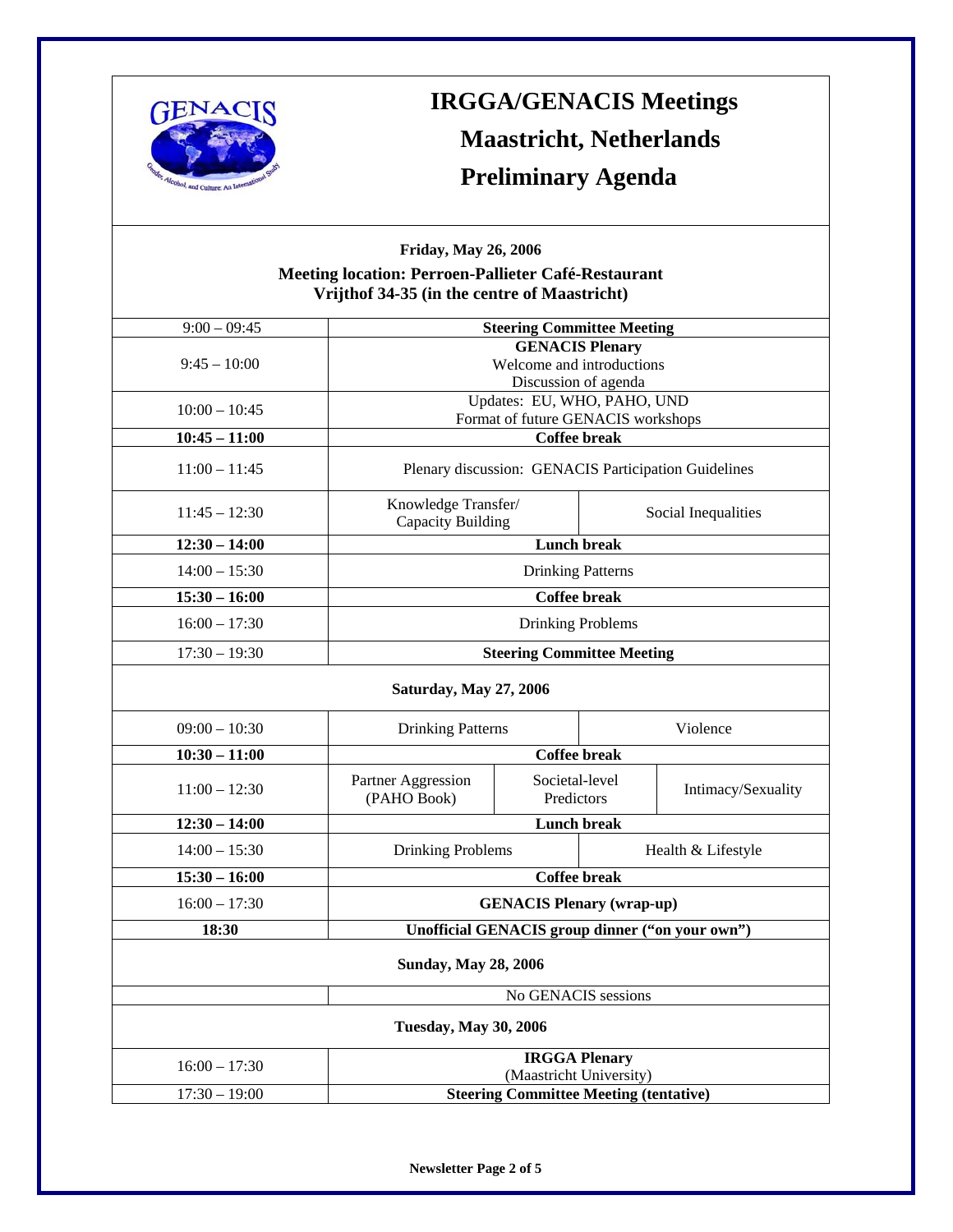## **DIRECTIONS TO GENACIS WORKSHOP May 26 – 27, 2006 Maastricht, Netherlands**

The GENACIS workshop will be held at "Perroen-Pallieter Café Restaurant" at the Vrijthof 34-35 in the centre of Maastricht. The Vrijthof is the largest square right in the middle of the centre of Maastricht. As shown on the map below, the Perroen-Pallieter is on the same side of the Vrijthof as the basiliek Sint Servaas. Another relevant location is nr. 1 "Tongerse straat" where, starting Sunday, the KBS Symposium will take place. A map of Maastricht can be found at

<http://www.unimaas.nl/kbs2006/images/plan%20Maastricht%20KBS.2.pdf>. Because May 26-28 is a holiday weekend in the Netherlands the university will be closed. Our thanks to Ronald Knibbe for finding this alternative site for the GENACIS workshop. For information about interesting places to visit while in Maastricht check out [http://www.vvvmaastricht.nl](http://www.vvvmaastricht.nl/).



## **Locations Downtown**

01 Tongersestraat 53 04 Abtstraat 4 05 Abtstraat 2A 06 Tongersestraat 43 07 Bonnefantenstraat 2 08 Bonnefantenstraat 40 11 Zwingelput 4 12 Tongersestraat 51 13 Tongersestraat 49 15 Bouillonstraat 1-3 17 Kapoenstraat 2 18 Lenculenstraat 14 19 Tongersestraat 6 31 Tafelstraat 13 34 Looiersgracht 12 39 Minderbroedersberg 8 43 Gr. Looiersstr/Nieuwenh.str. 17 44 St. Jacobsstraat 14 45 Minderbroedersberg 4-6 47 Minderbroedersberg 6A 49 St. Servaasklooster 39 53 Kapoenstraat 23 57 Bouillonstraat 6 59 Grote Gracht 90-92 60 Grote Gracht 82 63 Bouillonstraat 8-10 66 Kapoenstraat 7 67 Witmakersstraat 10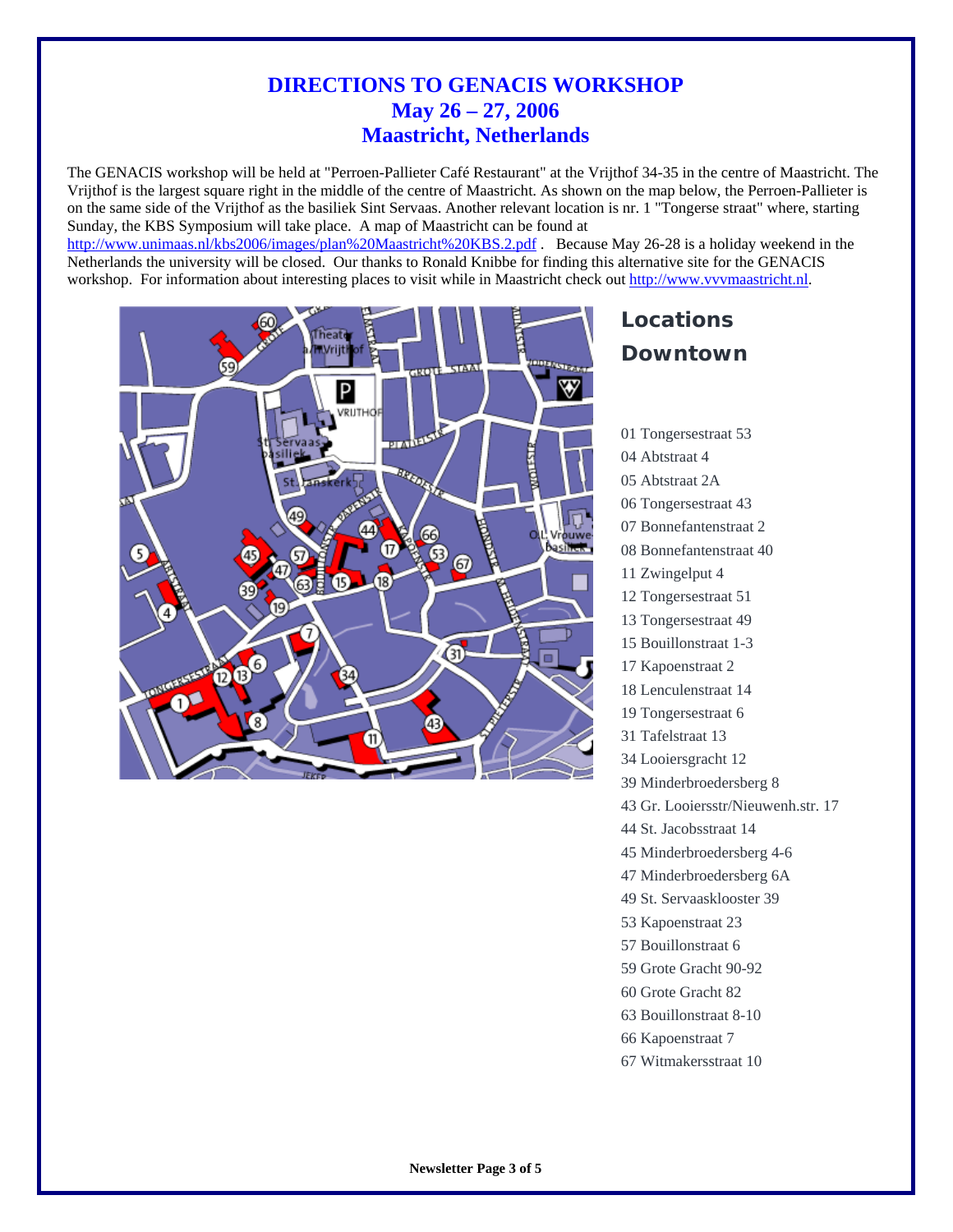

## **FLORENCE KERR-CORR**Ê**A AND COLLEAGUES RECEIVE AWARD**

The paper, "Differences in Drinking vs Abstinence between Men and Women in Two Communities of São Paulo State, Brazil " by Florence Kerr-Corrêa, Andrea Hegedus, Adriana Tucci, Luzia Trinca, Ligia Regina Sansigolo Kerr-Pontes, Tricia Feitosa Floripes, and Janaina Barbosa Oliveira, received the Brazilian Alcohol and Drugs Association Award at the XVII ABEADD Congress in Ouro Preto, Minas Gerais, in September. On behalf of all GENACIS members, we congratulate our Brazilian colleagues on this prestigious award.

## **LUDEK KUBICKA SYMPOSIUM PAPERS PUBLISHED**

The papers presented at the 2003 KBS symposium honoring Ludek Kubicka (**Social Change and Gendered Drinking: A Symposium in Honour of Ludek Kubicka)** were published in the December, 2005, issue of Addiction. They included an introduction by SharonWilsnack (**Honouring Ludek Kubicka: An introduction to the symposium)**; papers by Marja Holmila and Kirsimarja Raitasalo (**Gender differences in drinking: Why do they still exist?)**, Kim Bloomfield and colleagues **(Developments in alcohol consumption in reunited Germany)**, Jacek Moskalewicz and colleagues (**Gender-specific mortality associated with alcohol consumption in Poland in transition),** and Myriam Munné **(Alcohol and the economic crisis in Argentina: Recent findings)**; and discussant comments by Robin Room (**Social change and gendered drinking: Learning from differential changes in times of crisis)**. Ludek expressed his pleasure and appreciation when the papers were published.

## **GENACIS PAPER SCHEDULE**

**GENACIS members will present a number of papers at KBS 2006. This list gives the titles and presentation times for papers authored or co-authored by GENACIS members. For papers with multiple authors, only the GENACIS member's name is given. Many of these papers use GENACIS data.** 

**MONDAY, MAY 29, 2006:** 

9:00 a.m. – 10:30 a.m.

**Ronald Knibbe**: Differences between France and the Netherlands in the association of adolescent substance use with peer group and deviancy.

11:00 a.m. – 12:30 p.m.

**Guillermina Natera:** Methodological challenges to be considered when proposing an intervention for indigenous families.

**Marja Holmila:** Studying community action projects: research approaches and the role of researchers in three major projects in Finland, Norway and Sweden.

**Hervé Kuendig:** Risk relationship between alcohol use and type and severity of trauma.

**Moira Plant:** Marriage, cohabitation, and alcohol consumption: An international exploration.

**Sandra Kuntsche:** Gender and cultural differences in the link between social roles and alcohol use patterns in industrialized countries.

**Alexjandro Lobo:** Research and practice: Who cross the bridge first? The relevance and need of professional prevention practitioners in Latin America.

**Siri Hettige:** Science, religion and alcohol control in Sri Lanka.

 $2:00$  p.m.  $-3:30$  p.m.

**Irmgard Eisenbach-Stangl:** Alcohol and drug policy as generation policy.

**Ann Hope:** Changes in Irish drinking patterns: Has the penny dropped?

**Zofia Mielecka-Kubien:** Estimation of life tables parameters for alcoholics based on standardized mortality ratio.

**Salme Ahlström:** Substance abuse among elderly women: A review of the literature.

**Giora Rahav:** Gender differences in alcohol consumption and in personality: A country level comparison.

 $4:00$  p.m.  $-5:30$  p.m.

**Robin Room:** Contexts of drinking in different Nordic areas, and the effects on them of changes in availability.

**Pia Mäkelä:** Changes in volume of drinking after changes in alcohol taxes and travellers' allowances: Results from a panel study.

**Myriam Munné:** Alcohol in Argentinian newspapers: A case of public concern?